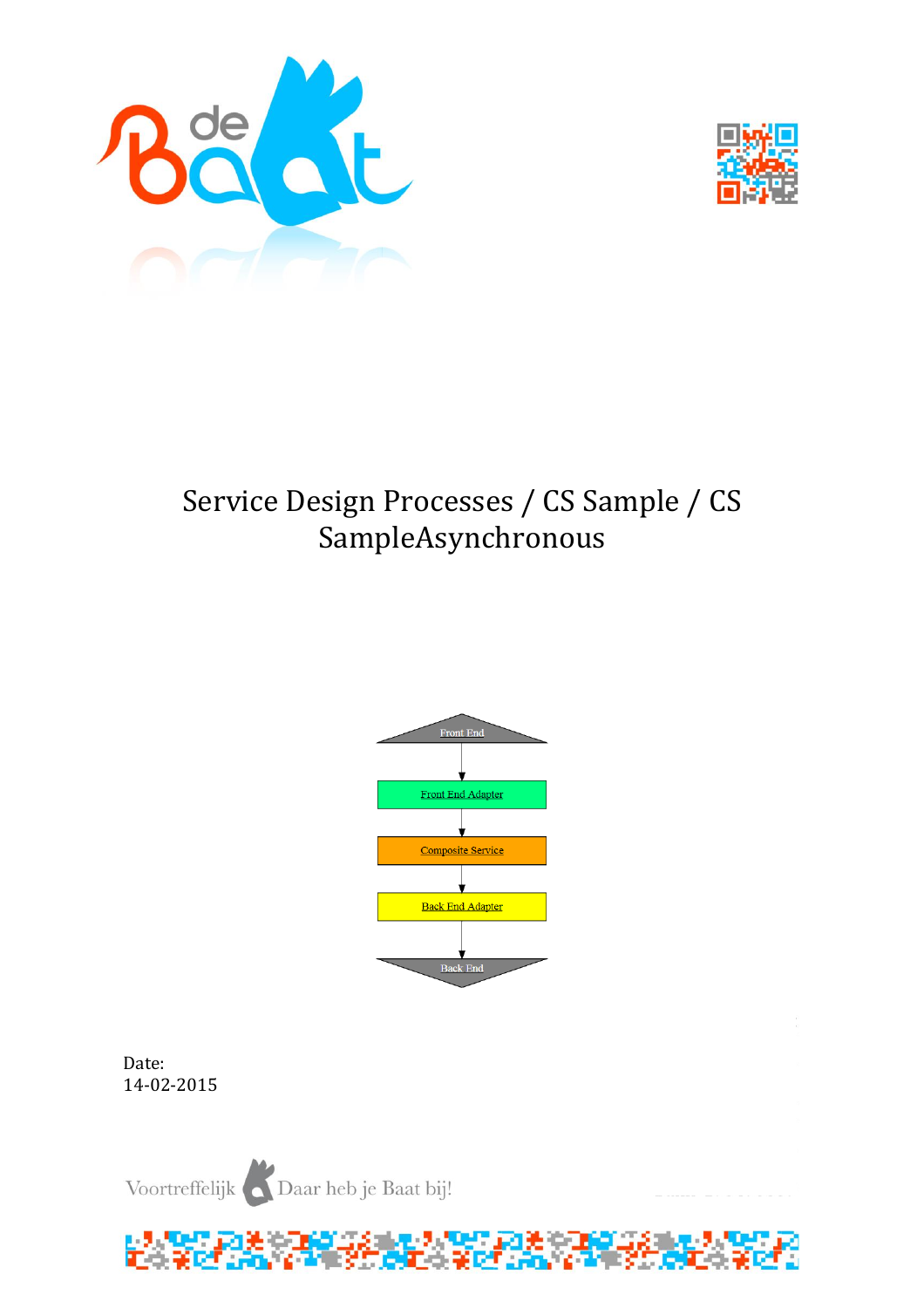



# **Document Version history**

| <b>Version Date</b> |            | <b>Author</b> | <b>Remarks</b> |
|---------------------|------------|---------------|----------------|
| V <sub>0.1</sub>    | 14-02-2015 | SoaVis        | First Draft    |
|                     |            |               |                |
|                     |            |               |                |
|                     |            |               |                |
|                     |            |               |                |

### **Related Documents**

| <b>Reference</b>            | <b>Document</b>                           |
|-----------------------------|-------------------------------------------|
| [CD]                        | SVT_SD_CS_CS_Sample_CS_SampleAsynchronous |
| [ICD]<br>SVT_ICD_FEA_Sample |                                           |
|                             |                                           |
|                             |                                           |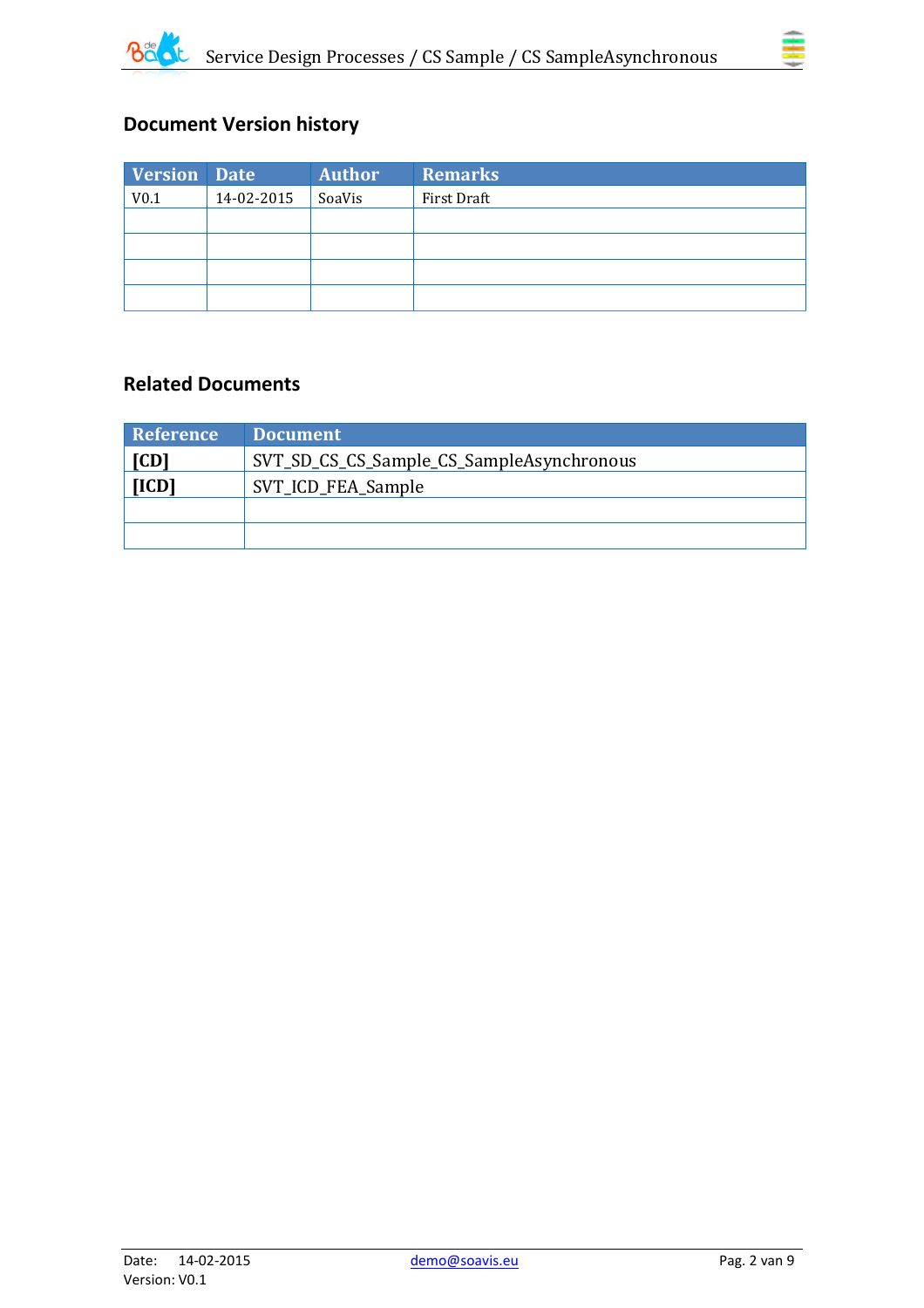# **Table of contents**

| $\mathbf{1}$                   |  |
|--------------------------------|--|
| $\overline{2}$                 |  |
| 2.1                            |  |
| 2.2                            |  |
| 2.3                            |  |
| 2.4                            |  |
| 3                              |  |
| 3.1<br>3.1.1<br>3.1.2<br>3.1.3 |  |
| $\overline{4}$                 |  |
| 4.1                            |  |
| 4.2<br>4.2.1                   |  |
| 4.3<br>4.3.1                   |  |
| 4.4<br>4.4.1                   |  |
| 4.5                            |  |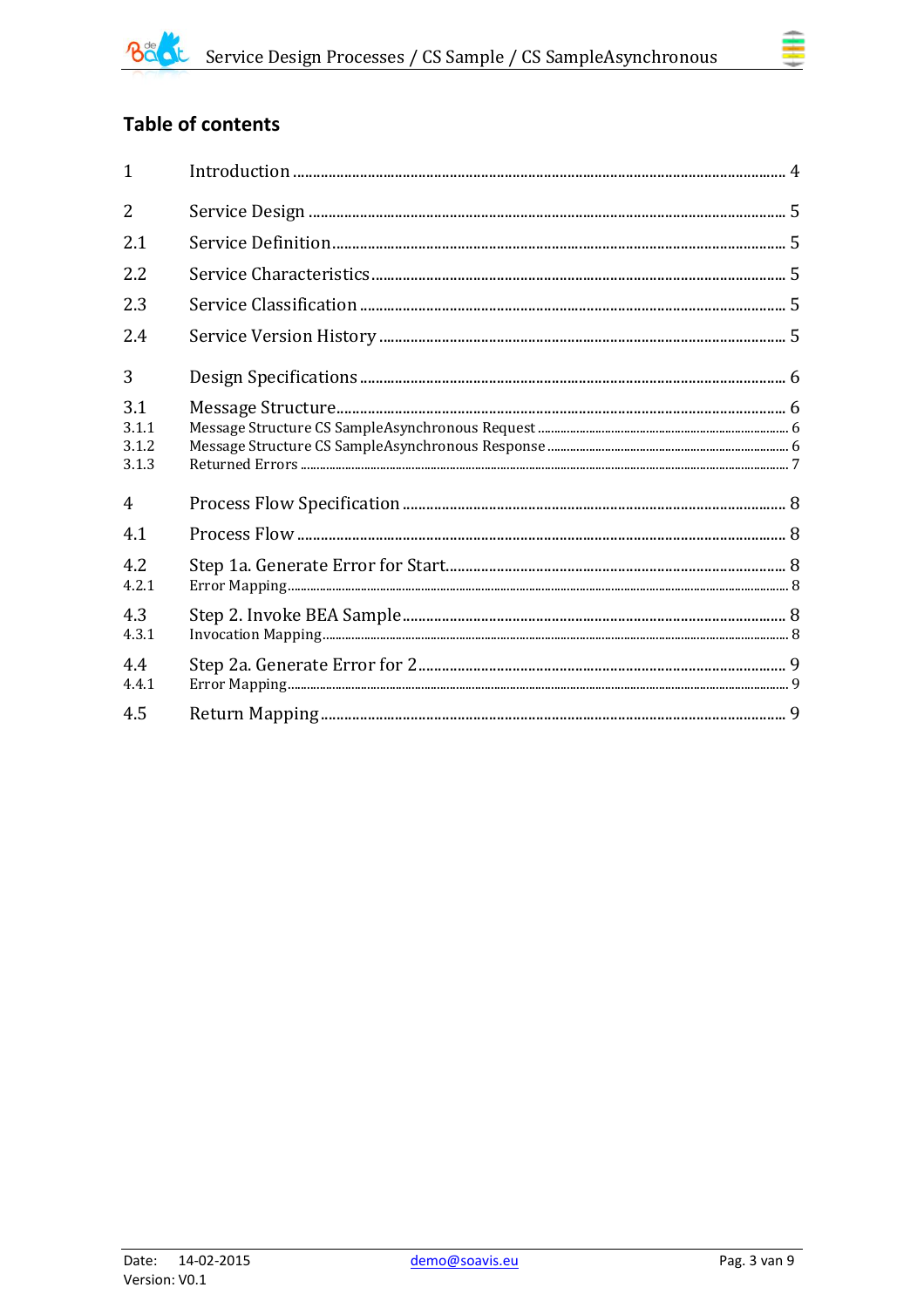

# <span id="page-3-0"></span>**1 Introduction**

This document specifies the design for the CS\_SampleAsynchronous service in the CS\_Sample component.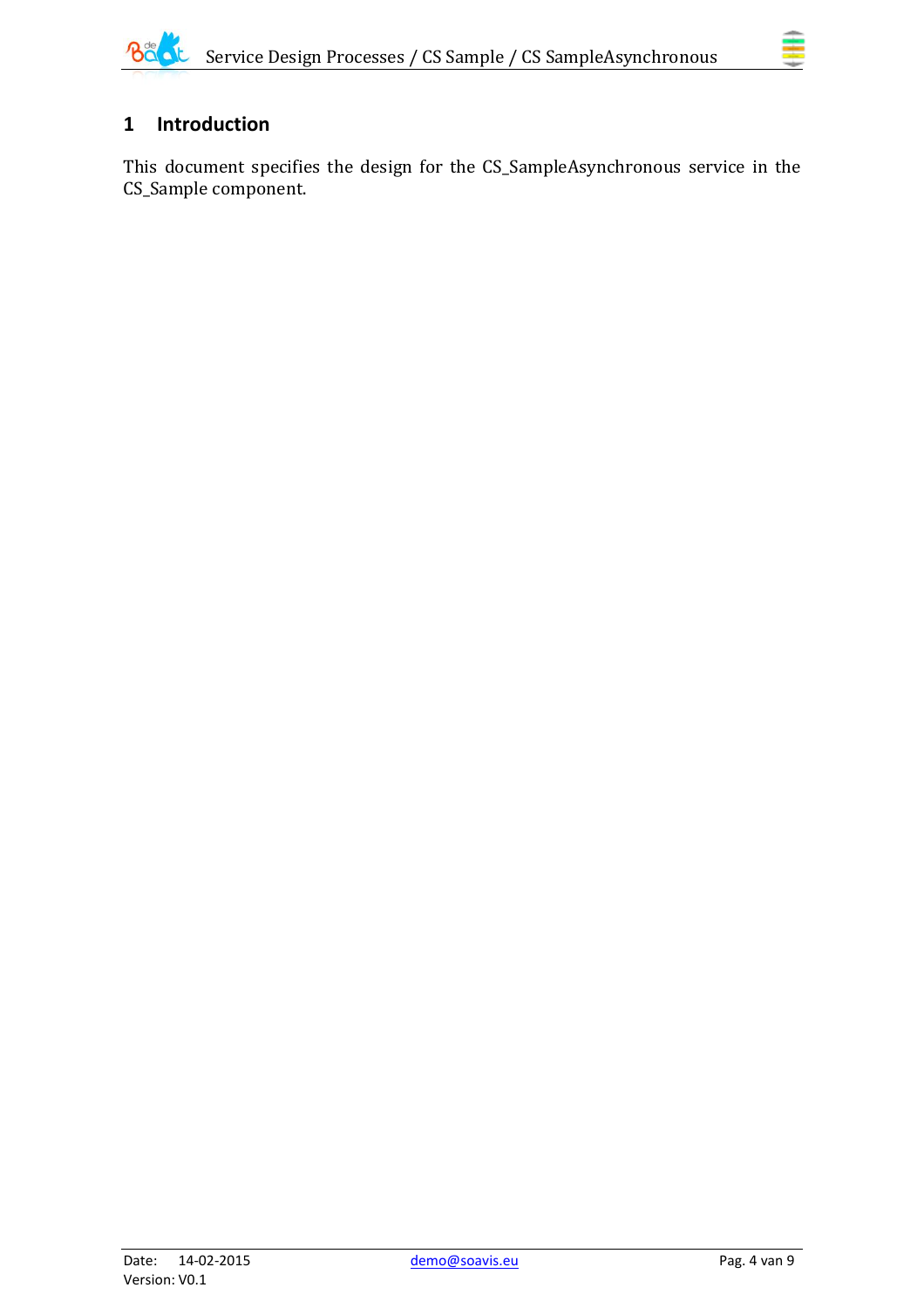### <span id="page-4-0"></span>**2 Service Design**

#### <span id="page-4-1"></span>**2.1 Service Definition**

This is the description of the functionality of a simple service.

It should also contain a brief description of the steps executed in this service. For this simple service, it only invokes the back end adapter service BEA Sample.

#### <span id="page-4-2"></span>**2.2 Service Characteristics**

| <b>Characteristic</b>  | <b>Description</b>    |
|------------------------|-----------------------|
| Service name           | CS SampleAsynchronous |
| <b>Service version</b> |                       |
| Document version       | 0 1 0                 |

#### <span id="page-4-3"></span>**2.3 Service Classification**

| <b>Property</b>                 | <b>Value</b> |
|---------------------------------|--------------|
| <b>Visibility</b>               | Public       |
| <b>Deprecated</b>               | No           |
| <b>Interaction</b>              | Asynchronous |
| <b>SO<sub>x</sub>_Sensitive</b> | No           |
| <b>ModelStatus</b>              | Operable     |

#### <span id="page-4-4"></span>**2.4 Service Version History**

| Version Date        |                       | Author Description                               |
|---------------------|-----------------------|--------------------------------------------------|
| $\vert 0.1.0 \vert$ | $12-11-2014$   SoaVis | Created as a sample for explaining the SOA Tool. |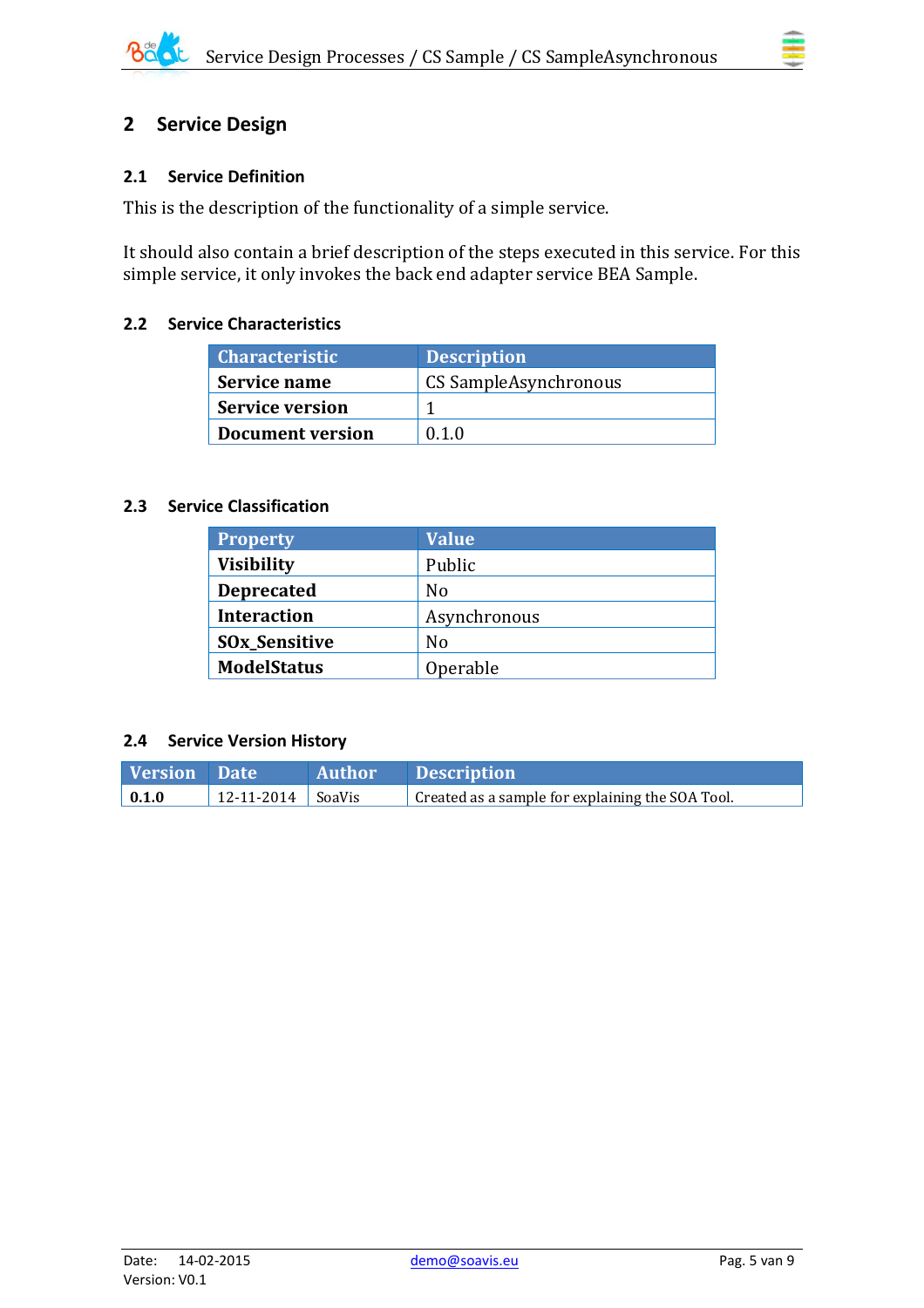# <span id="page-5-0"></span>**3 Design Specifications**

#### <span id="page-5-1"></span>**3.1 Message Structure**

This section describes the request message used to invoke this service and the response message returned by this service.

#### <span id="page-5-2"></span>**3.1.1 Message Structure CS SampleAsynchronous Request**

|              | <b>Field</b>                            |                     | Card Type |                                      | <b>Note</b>                                                                                                                                                                               |
|--------------|-----------------------------------------|---------------------|-----------|--------------------------------------|-------------------------------------------------------------------------------------------------------------------------------------------------------------------------------------------|
|              | CS_SampleAsynchronousRequestMe<br>ssage |                     | 1         |                                      |                                                                                                                                                                                           |
| 2            | <b>Header</b>                           |                     | 0.1       |                                      |                                                                                                                                                                                           |
| 2            | Body                                    |                     | 1         |                                      |                                                                                                                                                                                           |
| 3            |                                         | Request             |           | CS_SampleAsynchronousRequ<br>estType |                                                                                                                                                                                           |
| <sup>4</sup> |                                         | <b>ENTITY</b>       |           | $0.1$ ENTITY                         | One or more entities may appear here. The<br>other elements which are children of the<br>BODY element are some example elements<br>to demonstrate the handling of the different<br>types. |
| 5            |                                         | <b>DATE ELEMENT</b> | 1.        | <b>dateTime</b>                      | This is an element of basic type dateTime.                                                                                                                                                |

#### <span id="page-5-3"></span>**3.1.2 Message Structure CS SampleAsynchronous Response**

| <b>Field</b>                             |               | Card Type        |              | <b>Note</b>                           |                                                                                                                                                                                           |
|------------------------------------------|---------------|------------------|--------------|---------------------------------------|-------------------------------------------------------------------------------------------------------------------------------------------------------------------------------------------|
| CS_SampleAsynchronousResponse<br>Message |               | $\mathbf{1}$     |              |                                       |                                                                                                                                                                                           |
| $\overline{2}$                           | <b>Header</b> |                  | 01           |                                       |                                                                                                                                                                                           |
| $\overline{2}$                           | Body          |                  | $\mathbf{1}$ |                                       |                                                                                                                                                                                           |
| 3                                        |               | Response         | $\mathbf{1}$ | CS_SampleAsynchronousResp<br>onseType |                                                                                                                                                                                           |
| 4                                        |               | <b>ENTITY</b>    |              | $0.1$ ENTITY                          | One or more entities may appear here. The<br>other elements which are children of the<br>BODY element are some example elements<br>to demonstrate the handling of the different<br>types. |
| l5                                       |               | DATE_ELEMENT     | $\mathbf{1}$ | dateTime                              | This is an element of basic type dateTime.                                                                                                                                                |
| 3                                        |               | Result           | $\mathbf{1}$ | Result                                |                                                                                                                                                                                           |
| 4                                        |               | <b>ErrorCode</b> | 1            | Integer                               | The ErrorCode can be either '0' indicating<br>OK or non-'0' indicating not OK.                                                                                                            |
| 4                                        |               | ErrorDescription |              | $0.1$ String                          | The ErrorDescription contains the textual<br>description of the error situation.                                                                                                          |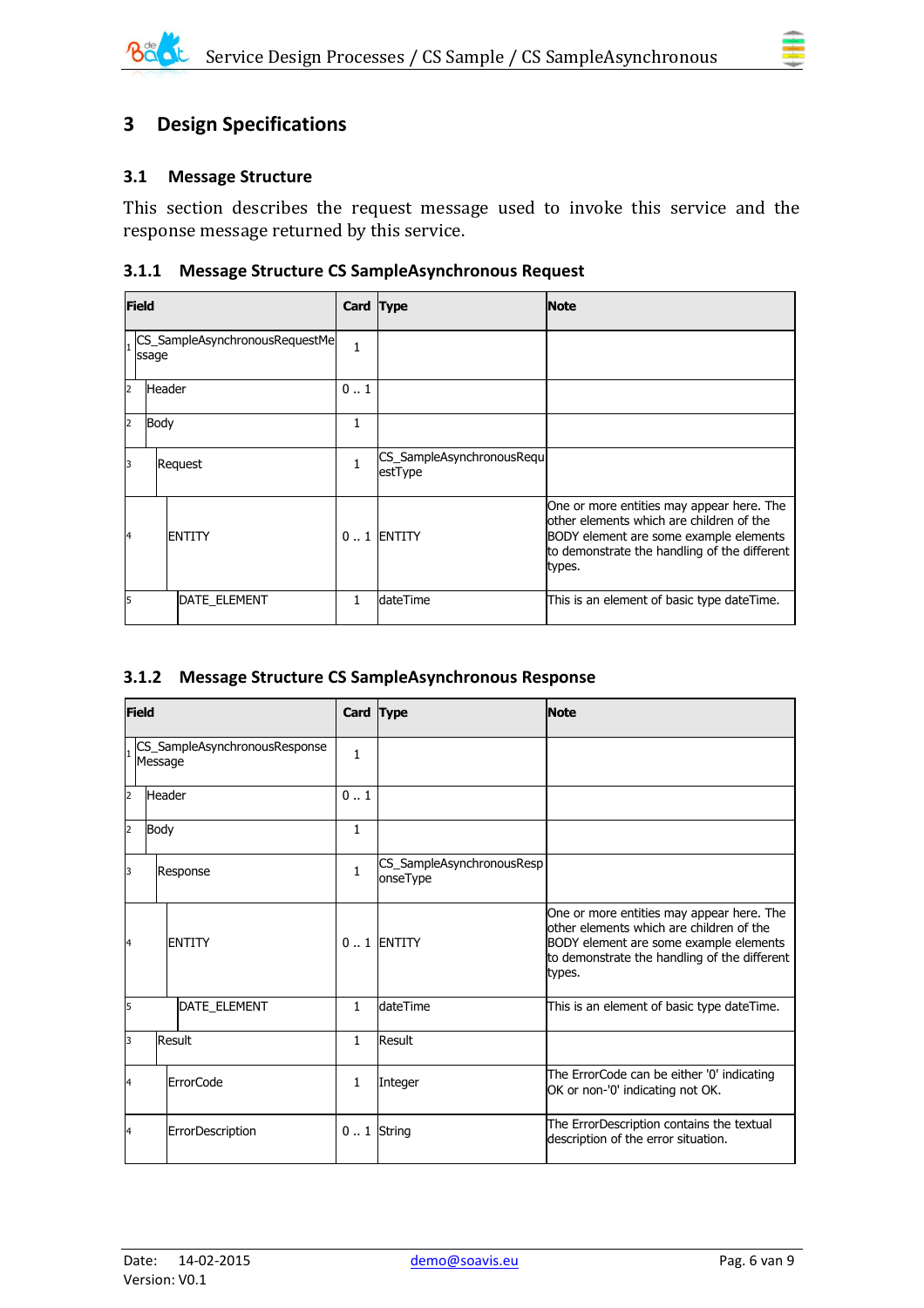

#### <span id="page-6-0"></span>**3.1.3 Returned Errors**

| <b>ErrorCode</b> | <b>ErrorDescription</b> |
|------------------|-------------------------|
| 01               | Service not available   |
| 02               | Connection not found    |
| 03               | Invalid Service Request |
| 04               | Non specific error      |
| 05               | Invalid field value     |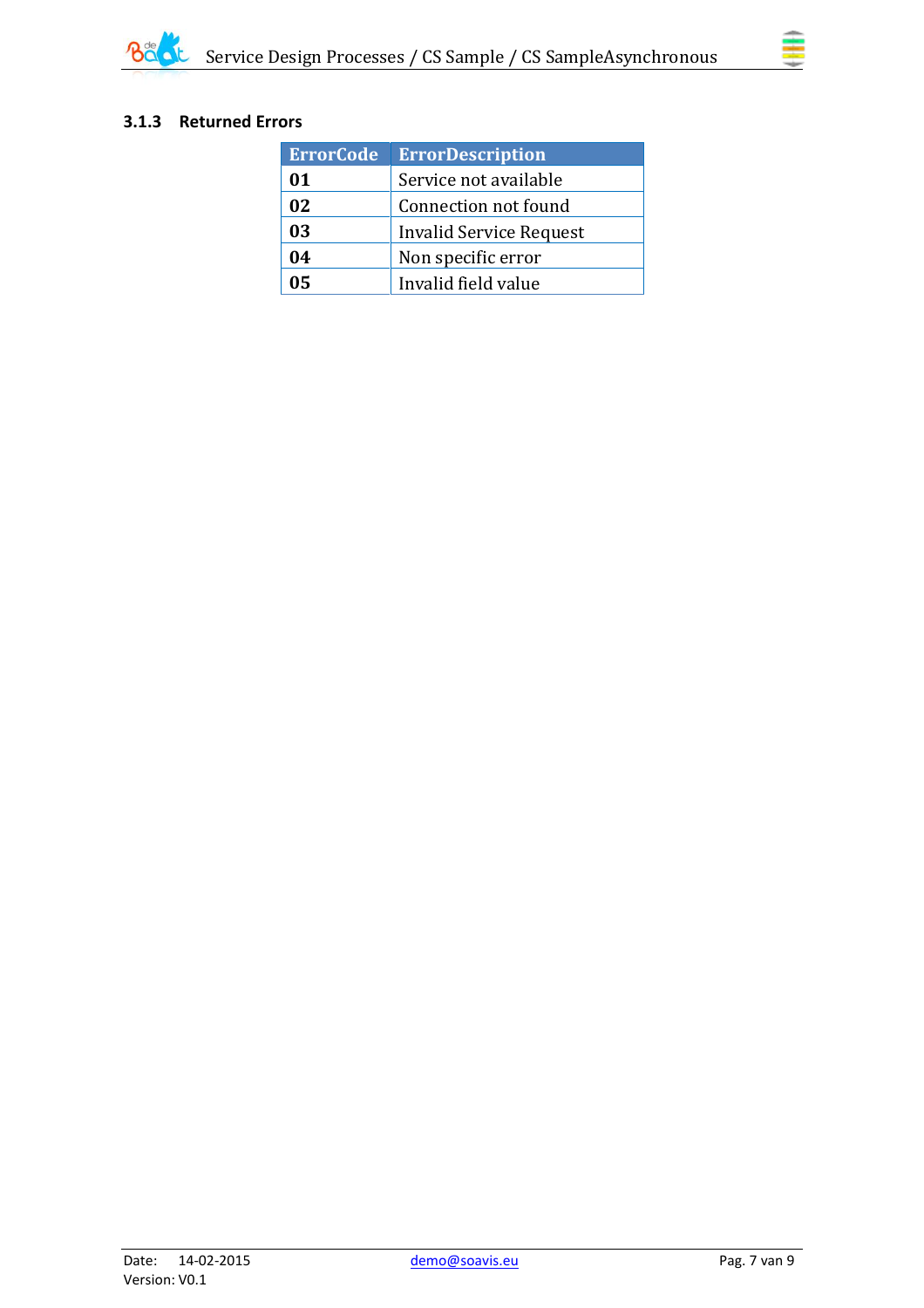# <span id="page-7-0"></span>**4 Process Flow Specification**

#### <span id="page-7-1"></span>**4.1 Process Flow**

This text is used to explain the process flow image.



#### <span id="page-7-2"></span>**4.2 Step 1a. Generate Error for Start**

This section describes the errors that can occur after the first step, i.e. the Start node.

#### <span id="page-7-3"></span>**4.2.1 Error Mapping**

| <b>Error</b> |                                                  | <b>Error Comment</b>                                                                       |  |  |
|--------------|--------------------------------------------------|--------------------------------------------------------------------------------------------|--|--|
|              | when (Request message not valid)                 |                                                                                            |  |  |
|              | Code: 03<br>Description: Invalid Service Request | "This error indicates that the service was unable to parse the request<br>message."        |  |  |
|              | lotherwise                                       |                                                                                            |  |  |
|              | Code: 04<br>Description: Non specific error      | "An internal error occurred that is not covered by any of the specific error<br>messages." |  |  |

#### <span id="page-7-4"></span>**4.3 Step 2. Invoke BEA Sample**

Invocation of /Back End Adapter/BEA/BEA\_Sample.process

This section describes the invocation of the back-end adapter service to get or set the information.

#### <span id="page-7-5"></span>**4.3.1 Invocation Mapping**

| <b>Field</b>   |               | <b>Mapping from</b>                                        |
|----------------|---------------|------------------------------------------------------------|
| Body<br>2      |               |                                                            |
| 3              | Request       |                                                            |
| $\overline{A}$ | <b>ENTITY</b> |                                                            |
| 5              | DATE_ELEMENT  | / CS_SampleAsynchronousRequest/ BODY/ ENTITY/ DATE_ELEMENT |